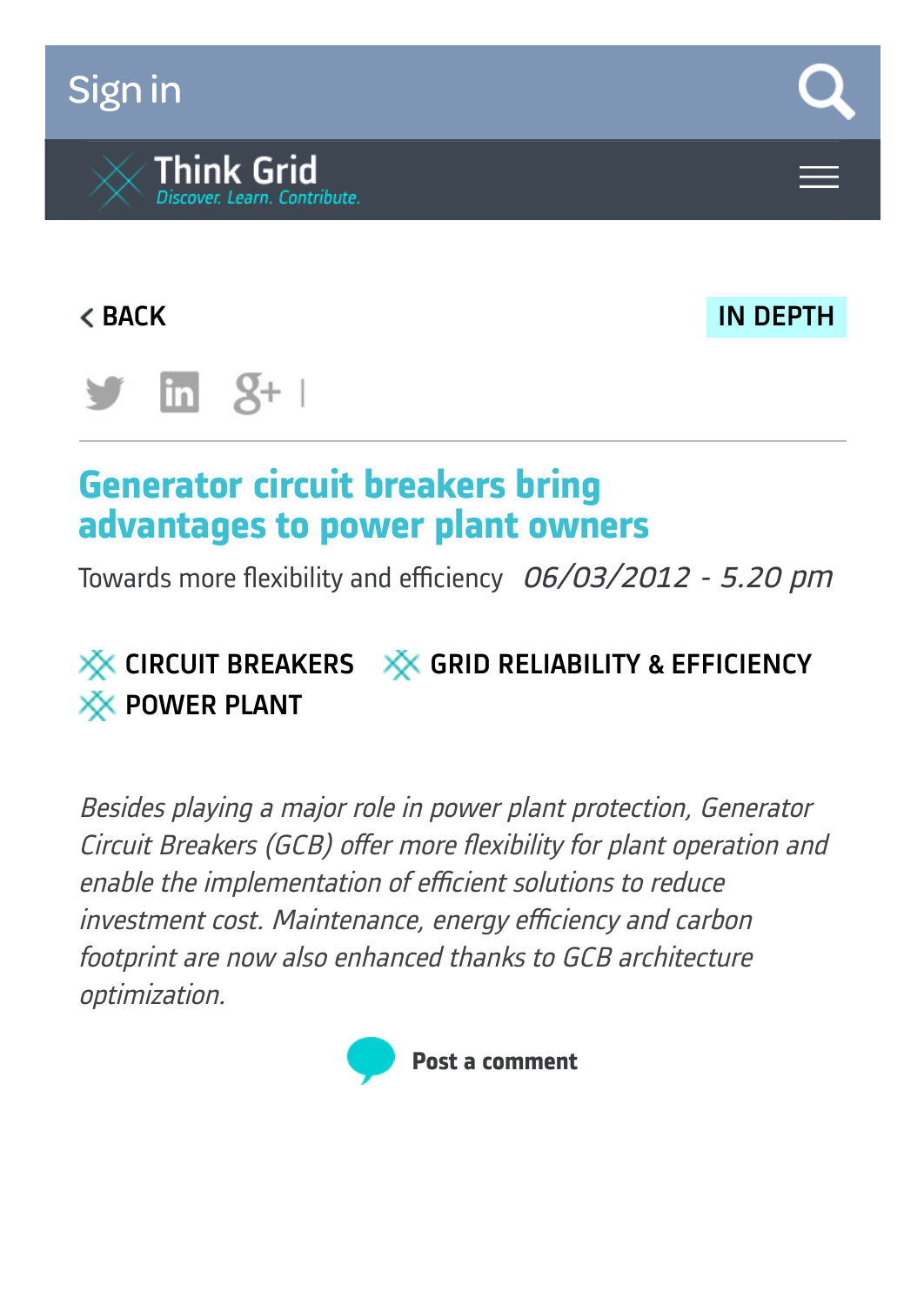

#### What are Generator Circuit Breakers (GCB)?

Generator circuit breakers are power plant devices located between the generator (which produces electricity at a voltage of around 15-25 kV) and the step-up transformer (which increases this voltage up to the grid transmission voltage – 200 kV to 800 kV). They play a key role in the protection of the transformer and the generator in case of fault (short circuit on the power transmission system), and their major function in normal operation is to connect and disconnect the generator to and from the grid with high availability and reliability. For decades, generator circuit breakers have existed for generator ratings ranging from 50 MVA to 1,400 MVA. More than 7,000 units are in service today throughout the world, and they have improved the overall life cycle cost of power plants through efficient protection of generators and transformers and simplifying synchronization to the grid.

## $1$  Generator circuit breakers: an insurance policy

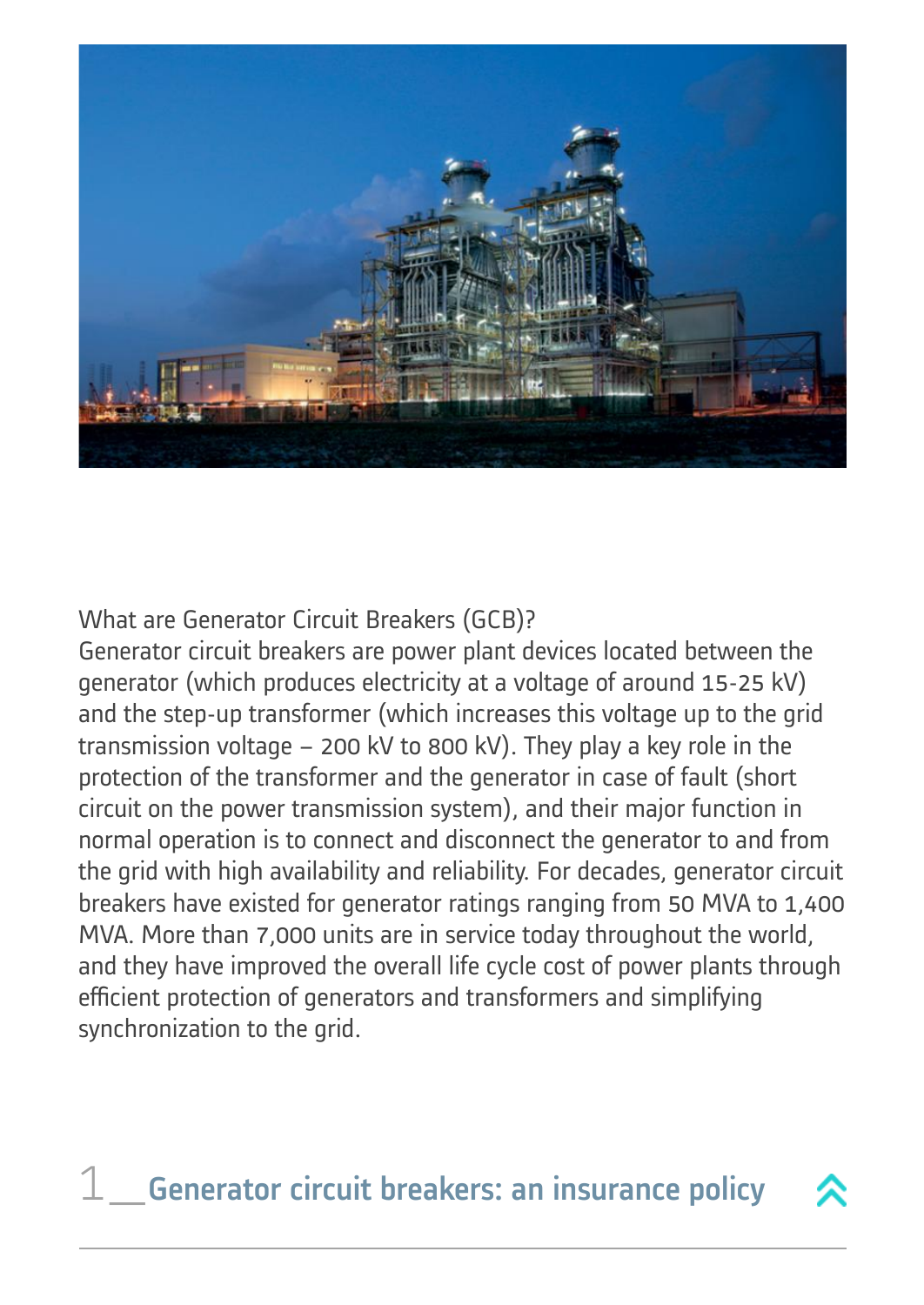What concerns a power producer is to generate and deliver energy. With a generator circuit breaker, a producer can gain flexibility by making the plant's strategic connections safer; it can also reduce the effects of a generator or transformer failure by reducing its duration. "Equipment today has reached a very low failure rate, but a rare phenomenon can still have disastrous effects," says Jean-Marc Willième, Senior Expert at GE Renewable Energy's Grid Solutions' High Voltage Switchgear Research Centre in France.

"Generator circuit breakers are something of an insurance policy: as long as everything goes well, it could be seen as an unnecessary cost, but when things go wrong, what a relief to have it there!"



A financial study, based on life cycle cost, has compared the situation of power plants with and without a generator circuit breaker. Analyzing the risk of fault, which includes, on the one hand, the cost of not producing, and on the other hand, the cost of a generator circuit breaker solution, it validated the installation of generator circuit breakers. "A typical example, based on a 400 MW power plant, demonstrates that the generator circuit breaker solution is cost effective if, during 20 years, the presence of the breaker has avoided less than 14 hours of outage," explains Willième. Moreover, if some cost reductions in generator circuit breaker schemes are taken into account, such as eliminating HV circuit breakers and HV/MV transformers and replacing them by a generator circuit breaker and an MV/ MV transformer to feed auxiliaries (see sidebar 2),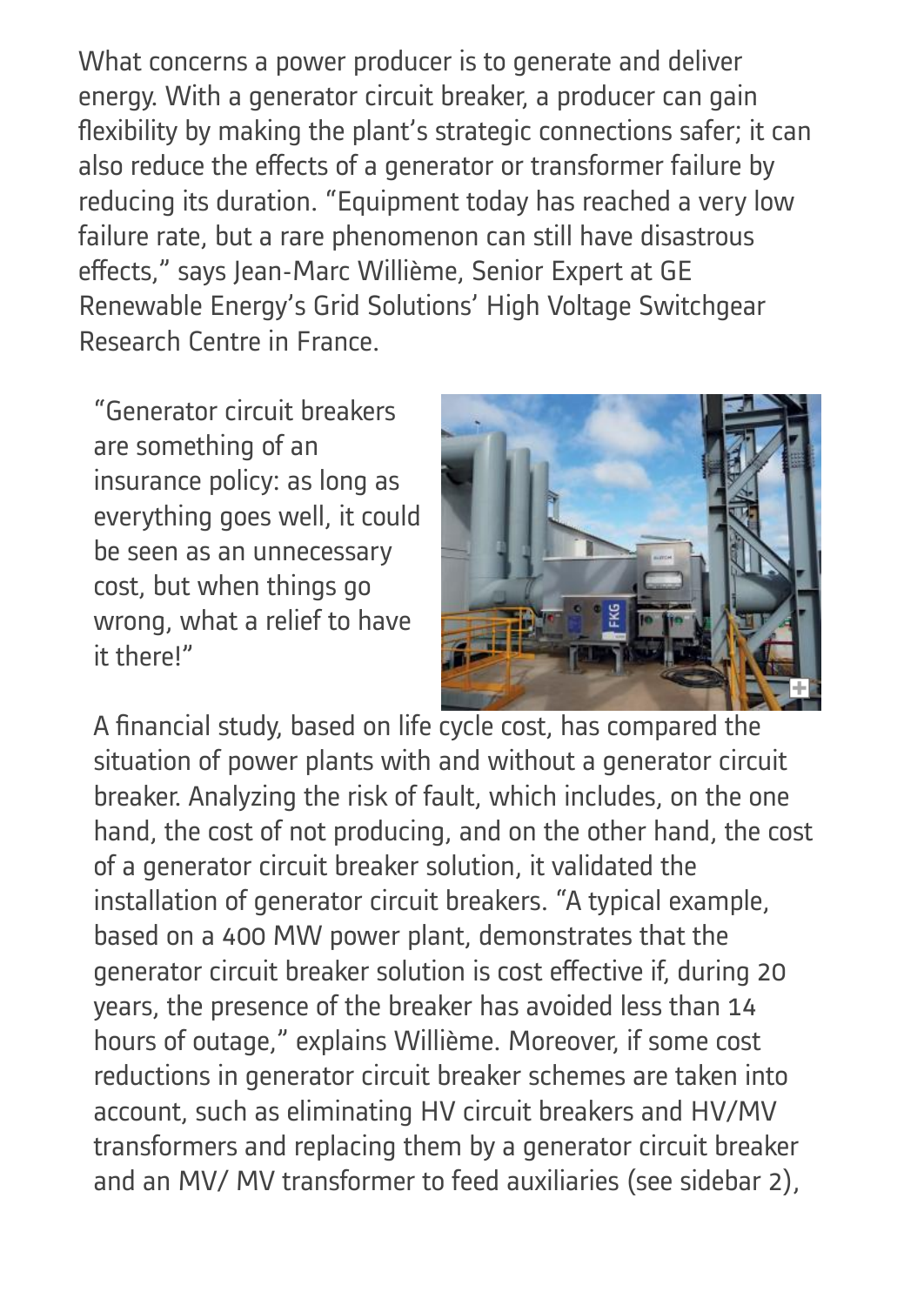"savings could be identified from the very beginning of the project".

## 2\_ Continuously enhanced and upgraded generator circuit breakers

In the world of circuit breakers, breaking capability is a very important feature to have adequately specified in case of a major fault in a power plant. This kind of failure is extremely rare, but has very heavy consequences, so the design of the interrupting chamber – the heart of the generator circuit breaker – is a crucial factor.

### Generator Circuit Breakers are something of an insurance policy»



Grid Solutions has continually developed and improved this mechanism. Thanks to the thermally assisted puffer-type technology, it is possible to interrupt short-circuit currents of at least 160 kA  $M$ ANSYS FLUENT 13.7788, With a spring-operating

mechanism. Some years ago, a CIGRE study on high voltage circuit breaker failures and defects in service revealed that the availability of the circuit breakers depends mainly on the reliability of the operating mechanism, and that the most reliable mechanism, by far, is the full spring mechanism. For its latest generation of generator circuit breakers,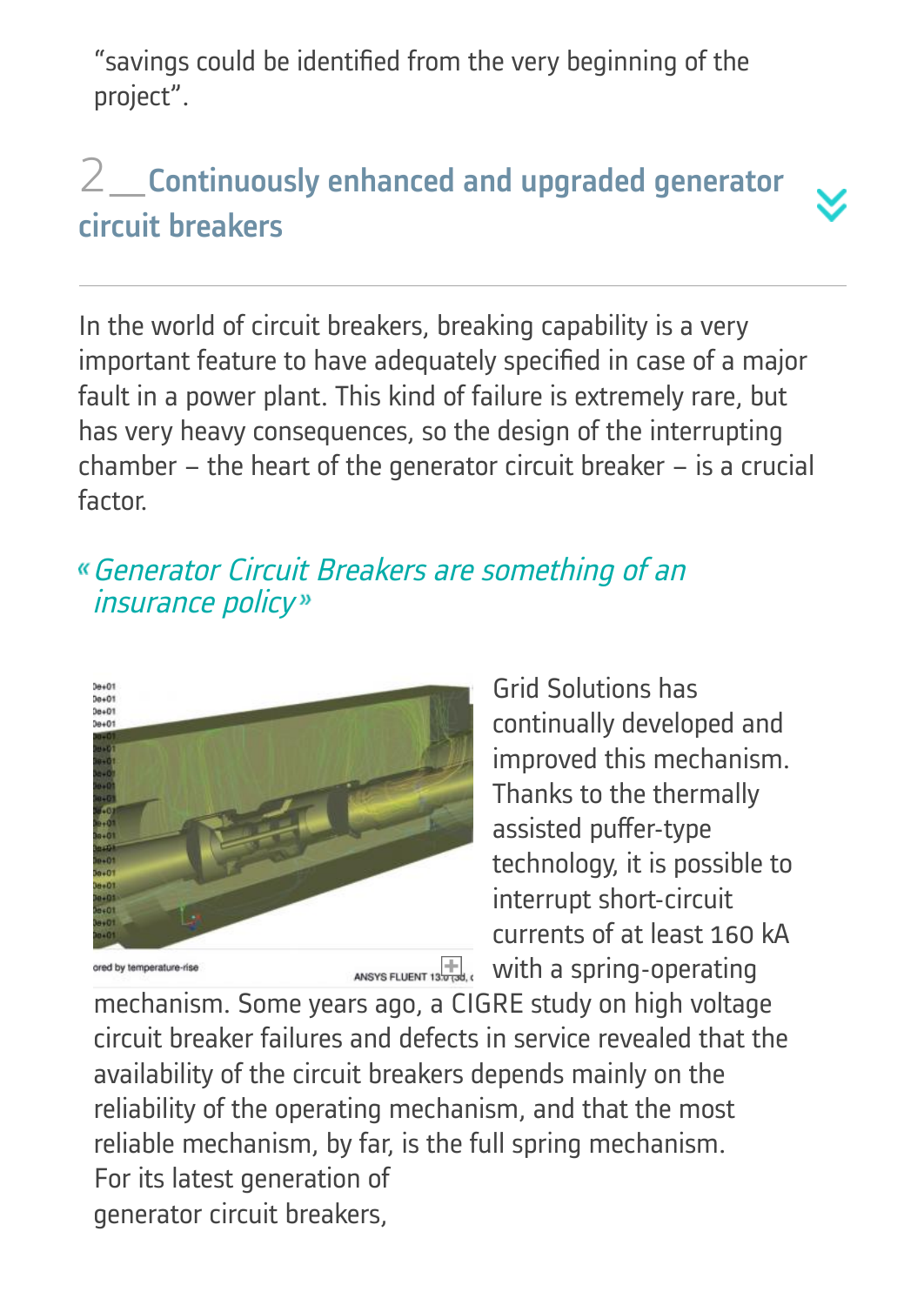Grid Solutions has optimized and enhanced its springoperating mechanism to make it simpler, save energy and reduce stresses and impacts during operation. As a result, the improvement in reliability and availability of the generator circuit



breakers using spring mechanisms is now accessible for power plants up to 1,400 MVA. Generator circuit breakers originally used air blast technology for electric arc extinction. Air blast was progressively replaced in the mid-80s by sulphur hexafluoride  $(SF_6)$  technology, where the  $SF_6$  is used instead of compressed air.

# $\beta$  Keeping losses as low as possible

To reduce life cycle cost, the conception of a generator circuit breaker focuses on the status of the arcing contacts, which suffer heavy wear when operating and can be considered as strategic for the breaker. However, "another important feature of the generator circuit breaker is its capability in terms of rated current," says Willième.

#### The most reliable mechanism, by far, is the full spring mechanism<sup>»</sup>

Although this is around one-tenth of the breaking capability, manufacturers have to carefully design their breaker around this issue. "As the main current specification is related to a function that is active almost 100 % of the operational lifetime of the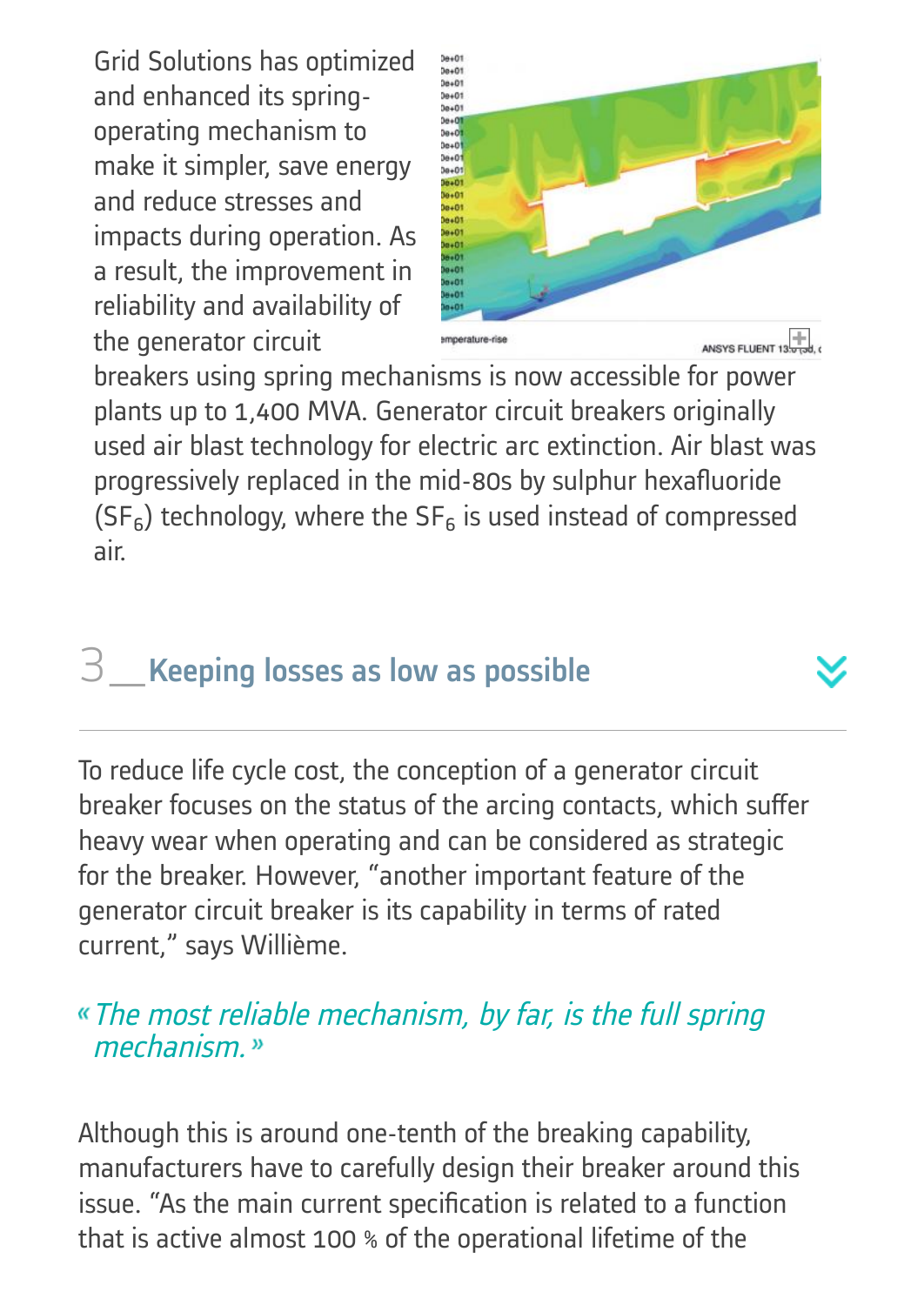generator circuit breaker, what is needed is a current-carrying capability with losses as low as possible." This concern is reinforced by the fact that circuit breakers are traditionally associated in series with line disconnectors, whose role is to provide personnel with visible safety during maintenance. Unfortunately, disconnectors also have permanent disadvantages: they are a source of loss during energy production phases; they also increase the occurrence rate of minor risks such as mechanical failure, and major risks such as thermal runaway of contacts; consequently, they need more maintenance.

The sizing of both circuit breaker and disconnector for loss reduction requires the full attention of the designer. This is reinforced by the fact that the environmental footprint of electrical equipment is mainly related to the energy dissipated during the total generator circuit breaker's life operation, rather than to the energy or material consumed during manufacturing process. "The most efficient way to avoid energy waste in this equipment is to reduce energy sources by design," Willième points out.

## $4$  A breakthrough in efficiency and environmental friendliness

The classical SF<sub>6</sub> circuit-breaker layout is not 100 % effective regarding loss reduction. As  $\mathsf{SF}_6$  pressurized volume is linked to contact sizing, designers have to make compromises between Joule loss reduction and minimizing  $\mathsf{SF}_6$  volume. Another drawback is that the main contacts are in the same environment as the arcing contacts and consequently are subjected to the hot, current-breaking gas flow as well as corrosive  $\mathsf{SF}_6$  by-products. "An innovative architecture – the FKGA2 – avoids these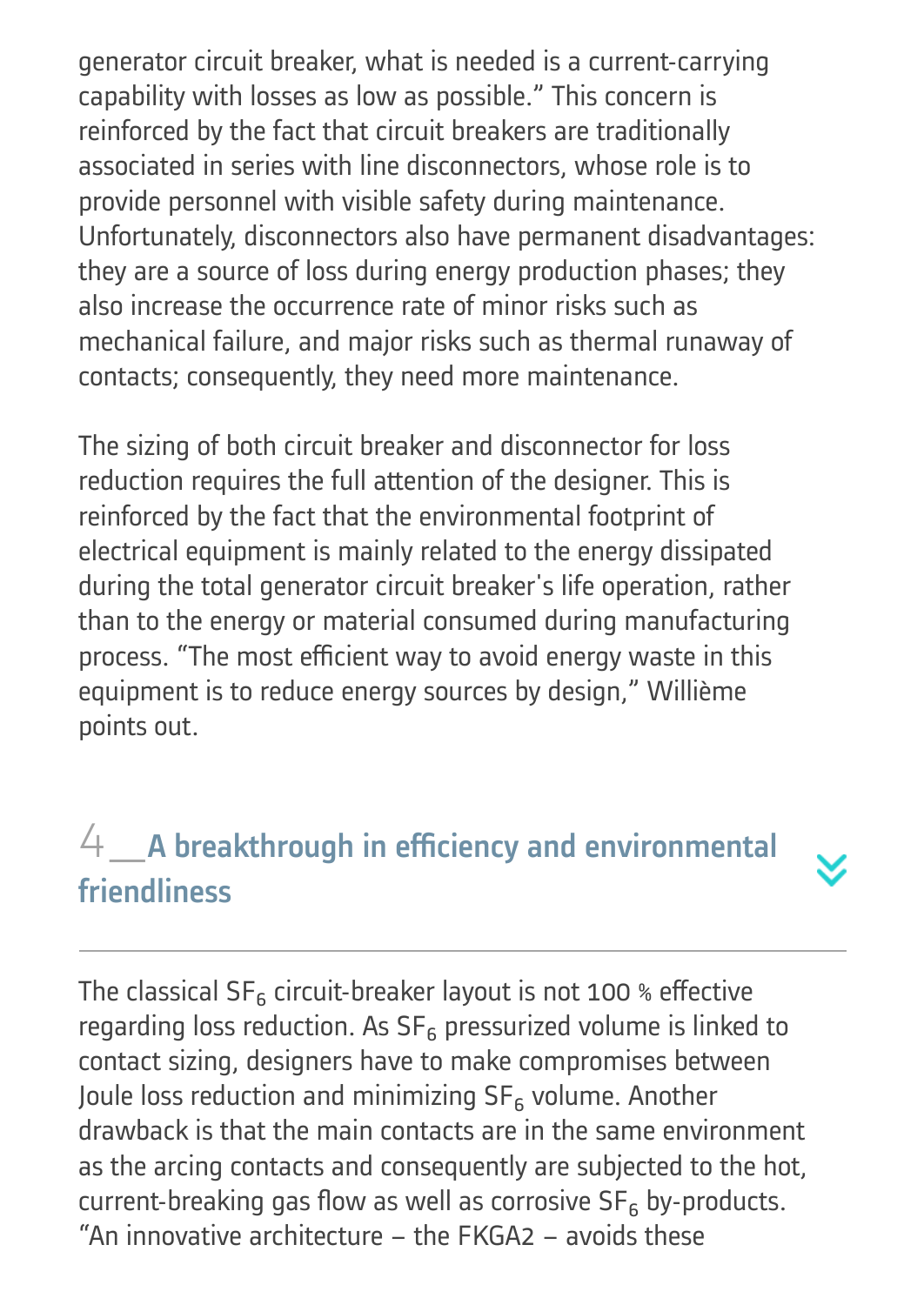compromises by allowing the main contacts to be completely isolated from the heated current-breaking  $\textsf{SF}_6$  gases, contaminated particles and the associated by-products within the interrupter chamber," explains Willième. Their lifetime is therefore independent of the breaking events experienced by the interrupter chamber. The integration of the circuit-breaker main contacts and disconnector function into a single piece of equipment is particularly effective in decreasing losses: the electrical resistance is far less compared to the classical solution (circuit breaker and disconnector in line), so heat dissipation is reduced throughout the equipment lifetime. Additional benefits include a reduction of the equipment's total phase length; hence less material is used, and manufacturing processes are reduced, resulting in less impact on the environment. The combination of these different factors, including reduction of  $SF_6$  volume, leads to a significant decrease in the equipment's environmental footprint.

#### **Use of multi-physics optimization for designing circuit breakers**

The development of digital simulation tools and the exponential increase in computer power allow engineers to greatly accelerate the design of industrial applications such as high voltage breakers. They can pre-evaluate a design on computer models to examine its behavior for different operating conditions and therefore optimize the product before the first prototype is built and tested. As a result, test duration and cost can be substantially reduced. "Generator circuit breakers are extreme products due to the very high currents imposed by their position on the network," says Gwenael Marquezin, HV Switchgear Expertise Development Manager. "Optimizing their design for higher performance and efficiency, making them more robust and compact (such as in the FKG series), leads to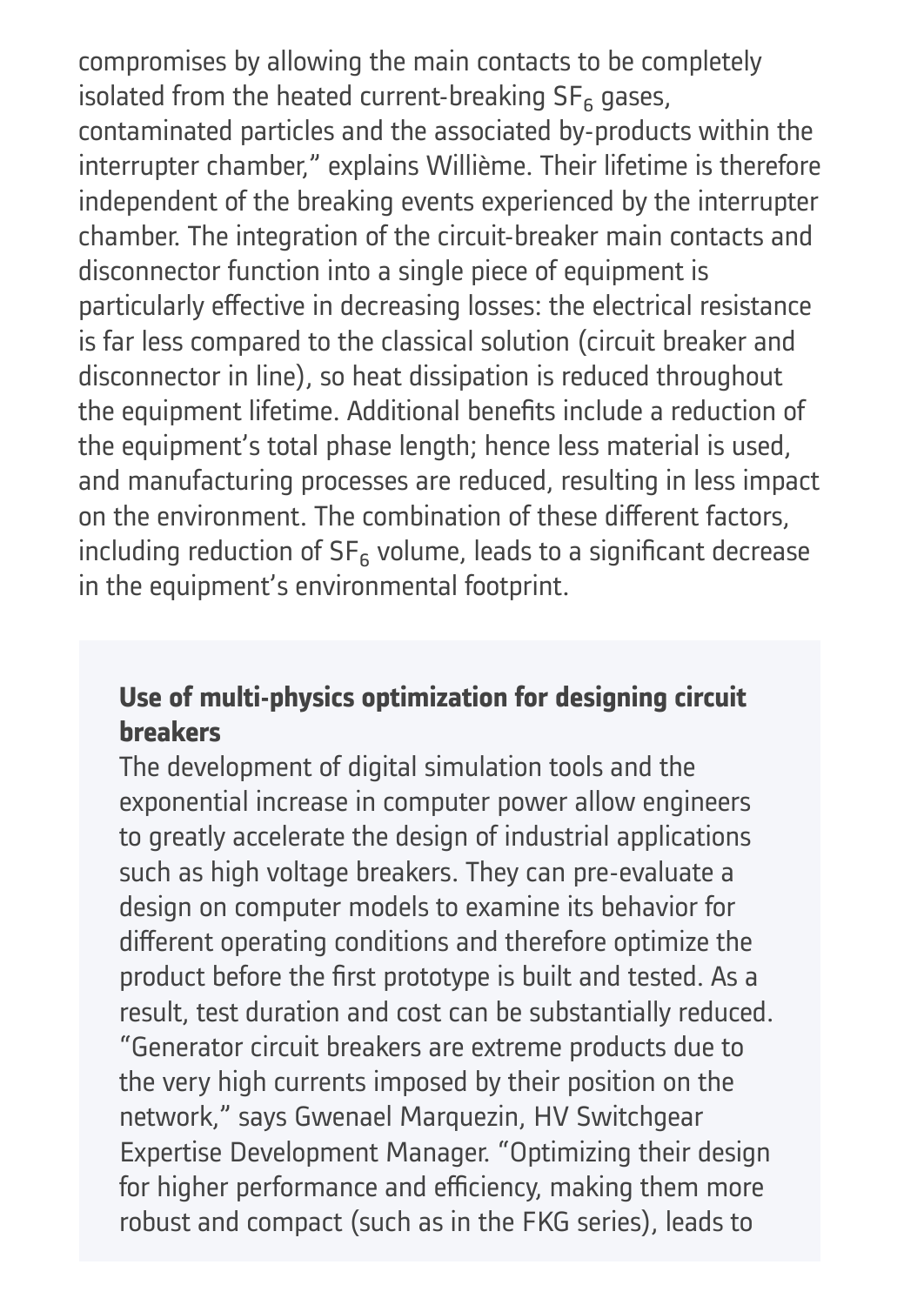increasingly complex problems to solve as design constraints are closer to the limits." Therefore, "multiphysics simulations are necessary to better understand and evaluate the combination of physical constraints and their effects on the breaker's behavior, performance and lifecycle. " Besides the complex simulations of breaking tests, generator circuit breaker designers rely on the simulation teams to recognize such effects as the electromagnetic forces generated by the high short-circuit currents, Joule power and related temperature rise due to the high nominal current, seismic response of the equipment, etc. However, beyond theoretical knowledge, these teams "must possess the practical competencies to be able to cast a very critical eye at simulation results, their significance and correlation with test results." Dielectric, thermal and mechanical phenomena involved in the circuit-breaker design are nowadays relatively well understood; others, like coupled electromagnetic and fluid approaches, are highly complex and require extra care.



This station is among the best performing power plants in the world with low  $NO_{x}$ , SO<sub>2</sub> and CO<sub>2</sub> emissions. It features a high operational flexibility, since it can run at base load and part loads as well as in two-shift operation mode. It is designed around two GT26 combined cycle modules rated at 435 MW each for a gross output of 870 MW at 59 % efficiency.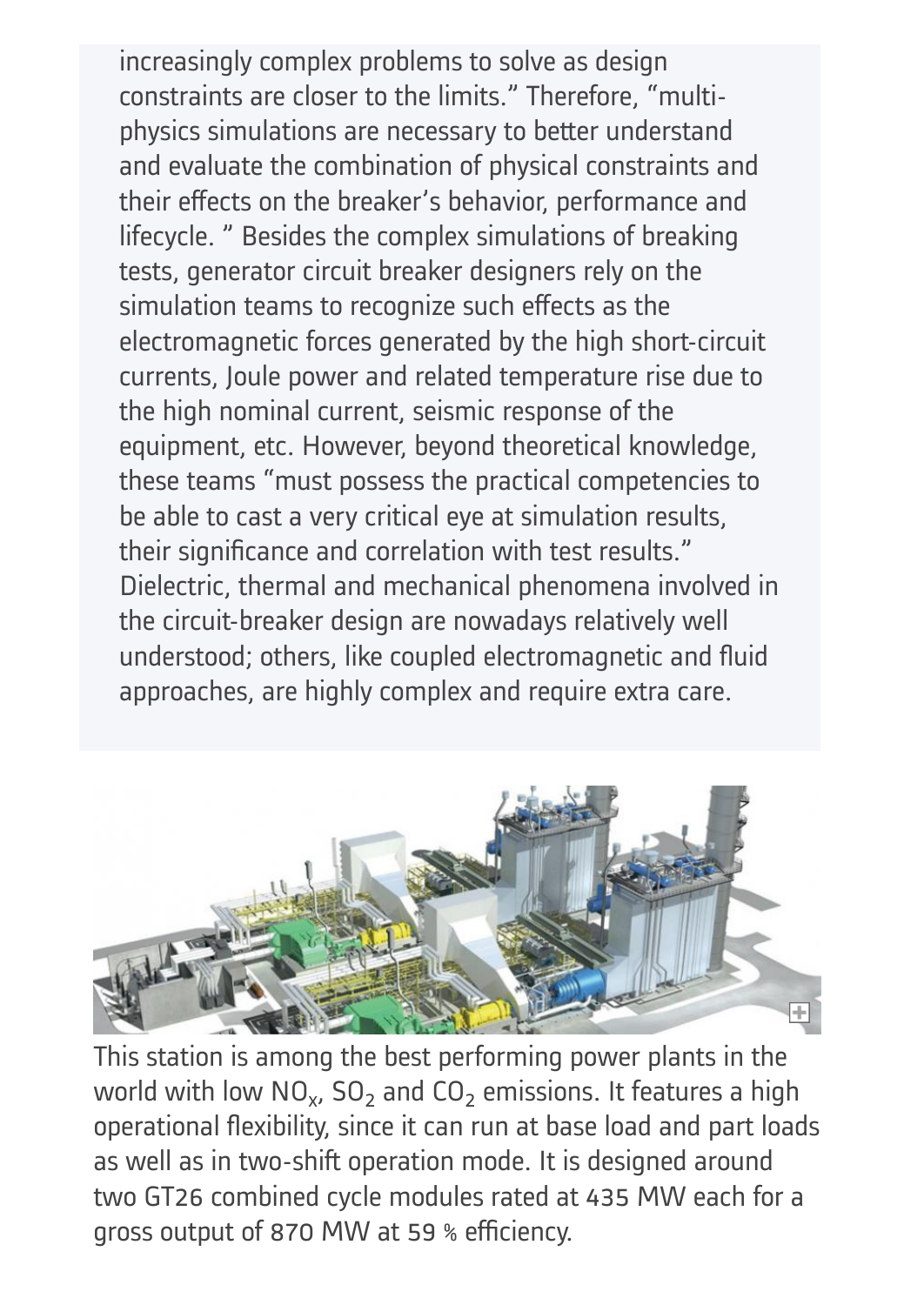Beyond environmental considerations, power plant owners are concerned by the reliability and availability ratio of their plant and by the immediate negative consequences of a failure. For this reason, it is crucial to detect the predictive signs of future failure at the earliest possible stage. As the main contacts are a major contributor for the transmission of the energy produced by the power plant, it is a big advantage to be able to easily observe the main contacts throughout the equipment's lifetime in order to detect any trace of abnormal wear on the contact surface. The value of having accessibility to the main contacts is enhanced by the fact that contact resistance measurement cannot alone be considered as reliable evidence of an increase in temperature. Furthermore, the new joint IEEE-IEC GCB standard draft recommends visual inspection of main contacts as an efficient " verification of the capability of the generator circuit breaker to carry the rated normal current".

#### Heat dissipation is reduced throughout the equipment lifetime.<sup>»</sup>

Contact inspection consumes a large portion of maintenance time with a classical breaker architecture, where main contacts are hidden in a sealed envelope containing  $\mathsf{SF}_6$  gas under pressure and subjected to hot gas flow; currently it is only possible to inspect the contacts during complete overhaul sessions of several weeks. By segregating the main contacts from the interrupting  $SF<sub>6</sub>$  gas, the new FKGA2 provides simple access from outside the breaker during a short, normally scheduled power plant shutdown. The main contact inspection is considerably easier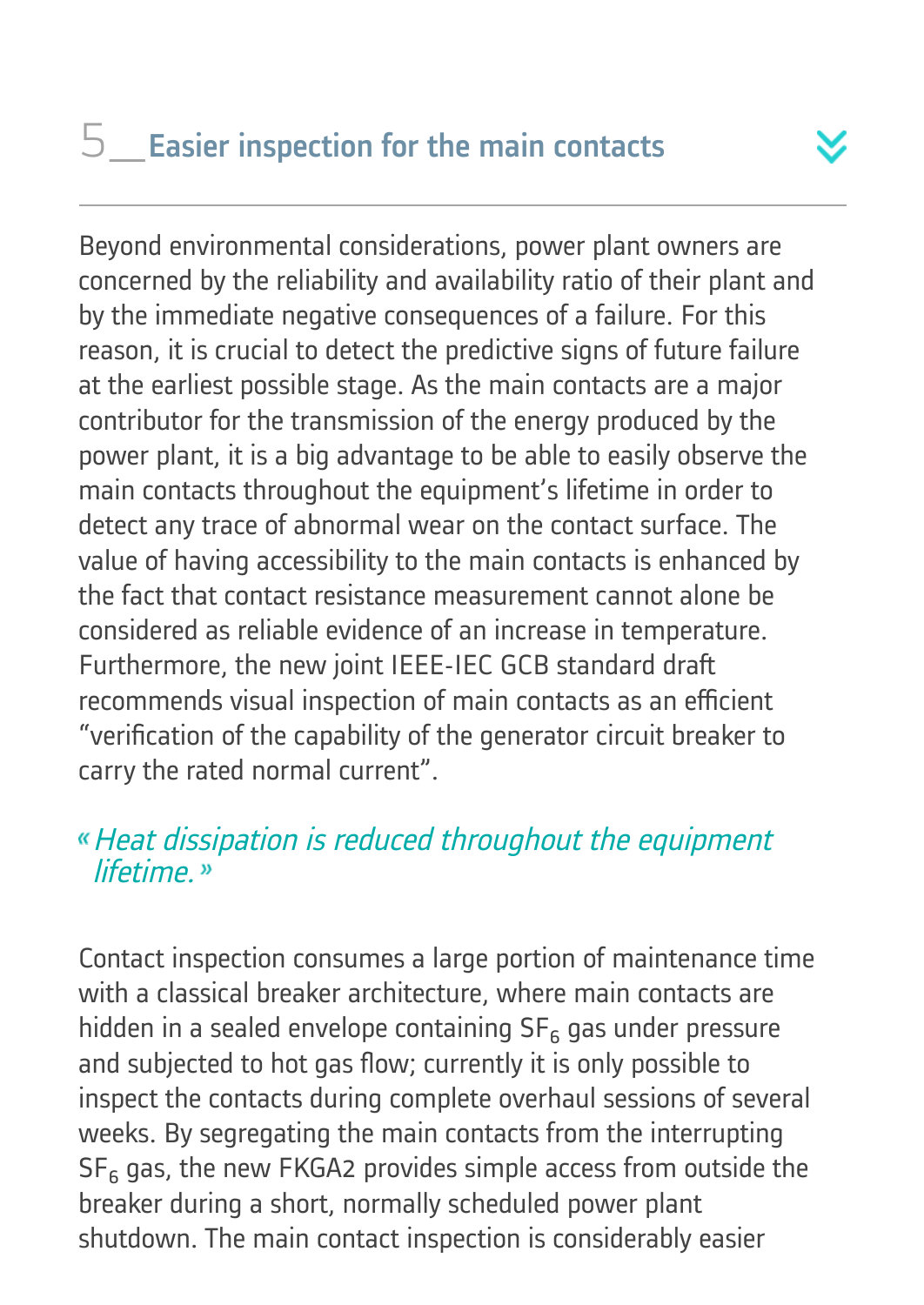than with the conventional GCB architecture and, when necessary, parts replacement is also significantly less burdensome.

#### **Generator circuit breaker solutions – lower cost, flexible and more protective**

There are 2 major options when designing the electrical single line diagram for a power plant:

- the **block diagram scheme**: the generator output is directly connected to the Generator Step-Up Transformer (GSUT), and the connection of the unit to the grid is through an HV circuit breaker; this scheme requires a Station Service Transformer (SST) to feed the unit auxiliaries when the generator is not connected to the grid;
- the **generator circuit breaker scheme**: the HV circuit breaker always remains closed and the unit auxiliaries are permanently fed through the GSUT and the Unit Auxiliary Transformer (UAT).

For the user, the generator circuit breaker scheme has 3 main advantages:

- **t** it is a more economical solution, as the generator circuit breaker's cost is made up for by the savings from avoiding an SST and its associated connection to the HV grid;
- **t** it avoids auxiliary power supply changeovers at unit starting and stopping; for large power plants these changeovers may be complex and induce important transients if the 2 supplies are not in phase;
- generator circuit breakers enable fast elimination of faults (80 ms) on the energy transmission system (GSUT, UAT, busbars), and therefore limits the consequences of the fault, whereas with the block diagram scheme, the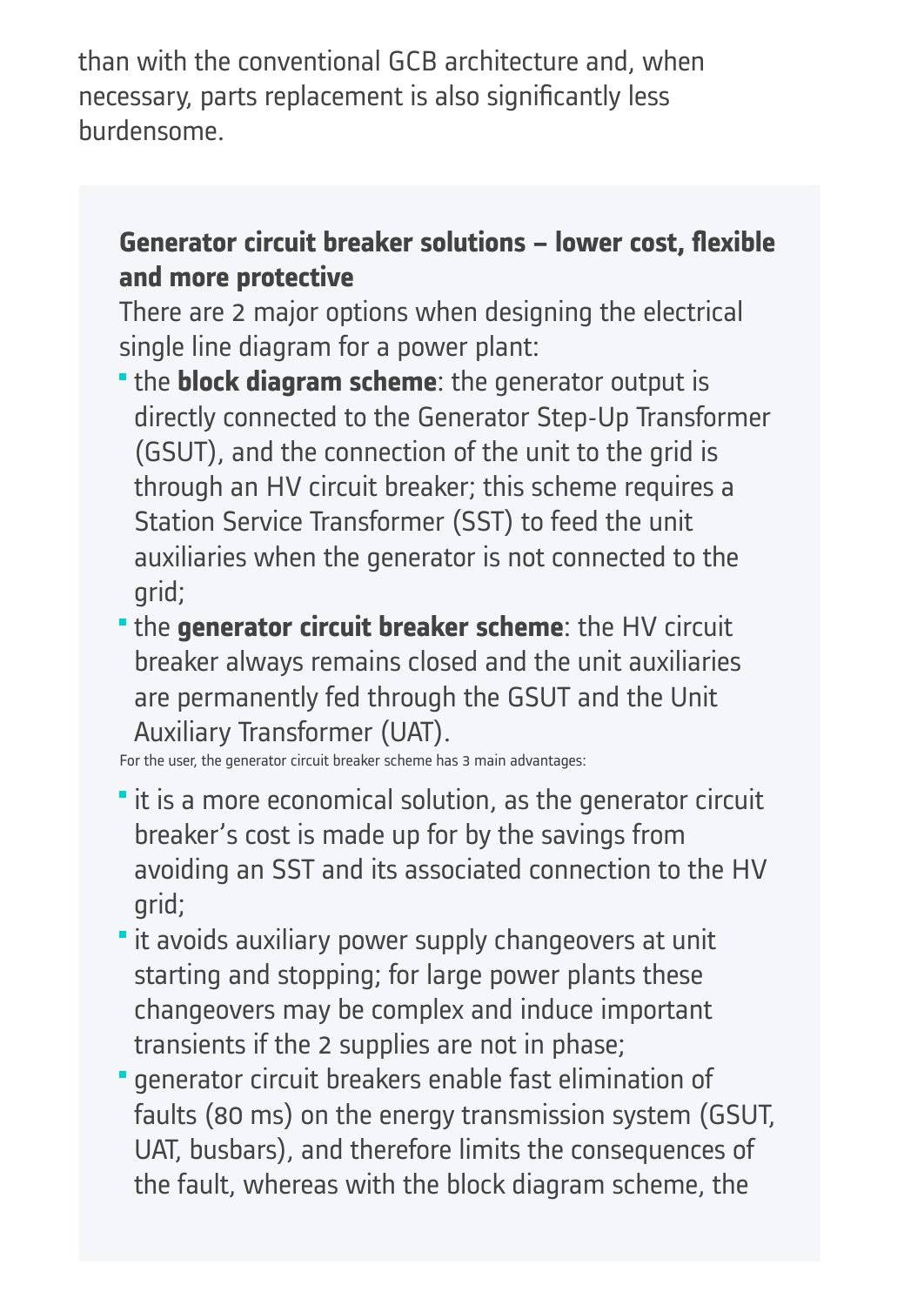